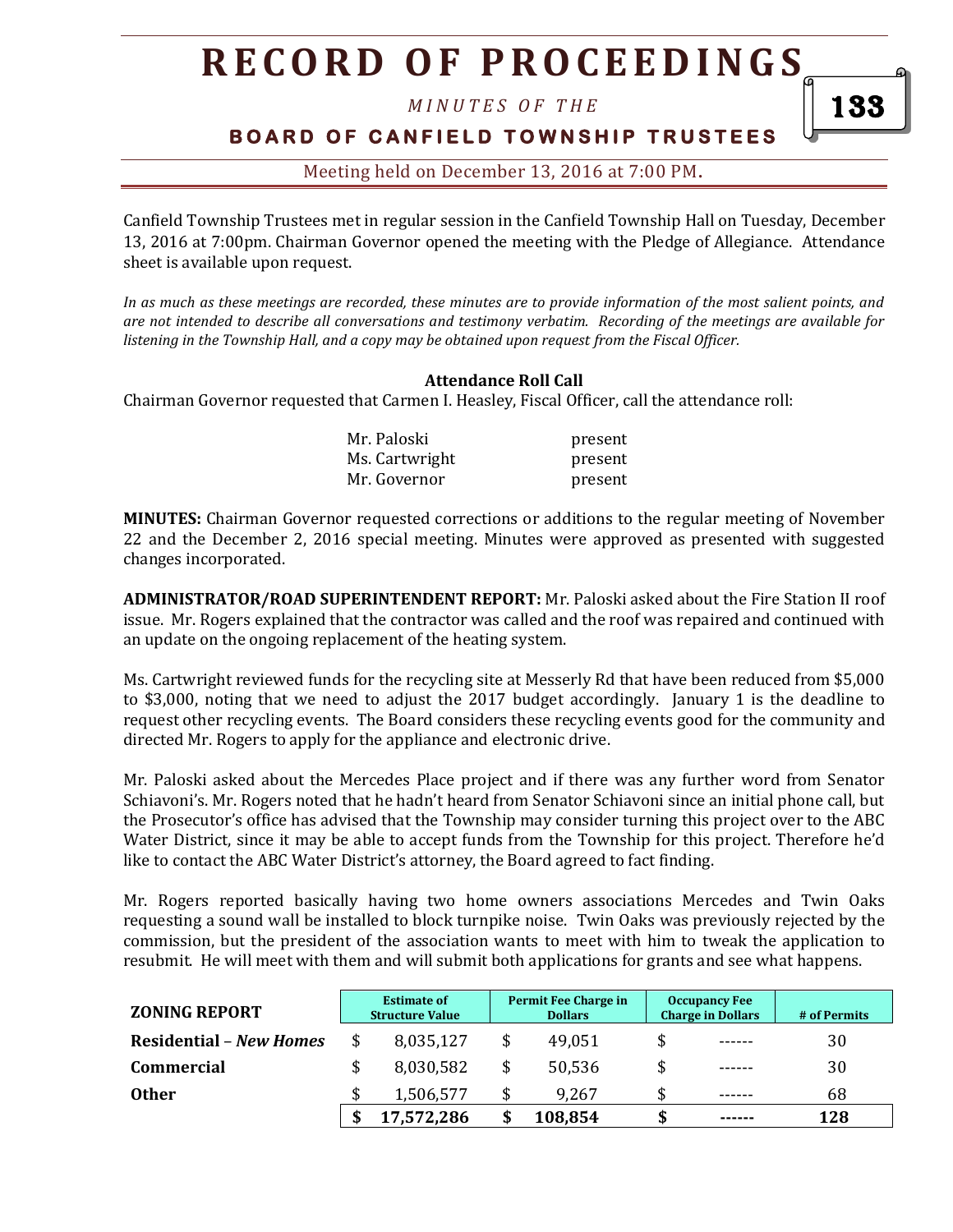

## *M I N U T E S O F T H E*

## **BOARD OF CANFIELD TOWNSHIP TRUSTEES**

Meeting held on December 13, 2016 at 7:00 PM**.**

Mr. Rogers reported on Zoning Board of Appeals case 16-12-BA – Colonial Motel storage pods and noted that 22 days after the 30 day appeal process had expired; he owner is requesting to appeal. Paperwork has been forwarded to the prosecutor's office. The prosecutor's office was provided information on the digital billboard on RT 224 since the message changes faster than zoning permits; however the owner has ignored letters from the zoning department. One idea discussed was to cut the power to the board, since they are not in compliance. The Wendy's restaurant sign changes were discussed. That will be coming up soon. The report was accepted as presented.

**FISCAL OFFICER'S REPORT:** Chairman Governor called on the Fiscal Officer, Carmen I. Heasley, to present the financials. The Fiscal Officer reviewed warrants, electronic payments, and two purchase orders. She noted that these purchase orders have not been entered into the system, so they don't appear on any of the reports given to the Board for this meeting.

She requested a transfer of funds to allow for the posting of the first payment paid to the contractor by OPWC on the Starr Centre/Old Tippecanoe Storm/Rd Rehabilitation Phase I Project. Ms. Cartwright expressed concern with changes to the name of the Starr Centre project. Fiscal Officer provided paperwork sent to her directly from the State of Ohio.

Changes to the current budget were discussed, along with final totals for the year. The Fiscal Officer noted that changes to the budget have not been entered into the system; therefore the changes do not appear on any of the reports given to the Board for this meeting. Many of the changes will affect open purchase orders, but those changes have not been entered into the system at this time. Once the changes have been approved, the Fiscal Officer will enter them into the UAN system. The report was accepted as presented.

### **NEW BUSINESS RESOLUTION 2016-12-13-188 Warrants & Electronic Payments**

Ms. Cartwright moved to approve Warrants #11446 thru #11486, electronic payments 418-2016 thru 440-2016 as general & payroll obligations of the Township in the amount of \$70,237.66. The Motion was seconded by Mr. Governor. Roll Call: Mr. Paloski, yes; Ms. Cartwright, yes; Mr. Governor, yes. Motion carried 3 to 0.

#### **RESOLUTION 2016-12-13-189**

#### **Transfer from General to Public Works Issue I Fund**

Ms. Cartwright moved to approve the transfer of \$6,979.53 from the General Fund appropriation line #1000-910-910-0000 (Transfer-Out) to the Public Works Issue I Fund revenue line #4401-931-0000 (Transfer-In) to cover the Township's share of the first OPWC payment to Foust Construction, contractor on the Starr Centre/Old Tippecanoe Storm/Rd Rehabilitation Phase I Project. The total of the first invoice from Foust Construction for approximately 24.3% of the work completed was \$72,289. The Township paid earlier in the year \$15,000 to the engineer and \$556.50 for the legal ad submitting a total of \$87,845.50 to OPWC. On December 8, the State paid Foust Construction a total of \$54,464.21 which represents 62% of the grant. The Township's share is 38% or \$33,381.29. The Township's balance due after deducting amounts already paid is \$17,824.79. The fund has a present balance of \$10,845.26. The transfer will bring the balance to \$17,824.79. The Motion was seconded by Mr. Governor. Roll Call: Mr. Paloski, yes; Ms. Cartwright, yes; Mr. Governor, yes. Motion carried 3 to 0.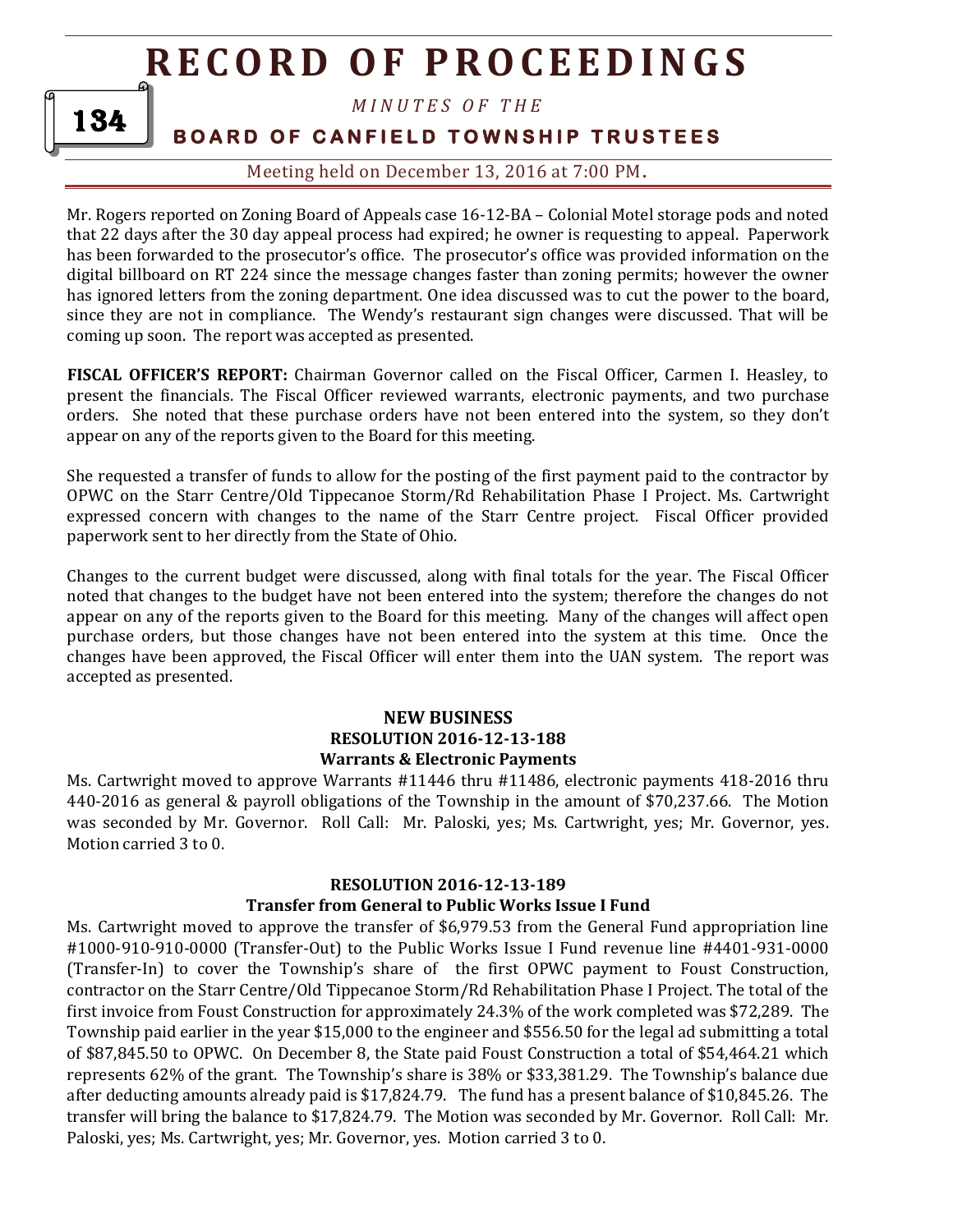*M I N U T E S O F T H E* 

## **BOARD OF CANFIELD TOWNSHIP TRUSTEES**

Meeting held on December 13, 2016 at 7:00 PM**.**

#### **RESOLUTION 2016-12-13-190 Two Purchase Orders**

Mr. Paloski moved to approve Purchase Order PO 48-2016 to encumber funds of the Township to cover the Township's share of the first OPWC payment to Foust Construction, contractor on the Starr Centre/Old Tippecanoe Storm/Rd Rehabilitation Phase I Project for a total of \$17,824.79 & Super-Blanket PO 49-2016 for \$852.00 to cover other expenses in the Road Fund. The Motion was seconded by Mr. Governor. Discussion: The Fiscal Officer noted that these purchase orders have not been entered into the system, so it does not appear on any of the reports given to the Board to date. Roll Call: Mr. Paloski, yes; Ms. Cartwright, yes; Mr. Governor, yes. Motion carried 3 to 0.

#### **RESOLUTION 2016-12-13-191 Road Fund Budget Adjustment**

Mr. Governor moved to approve moving from line # 2141-760-740-0000 \$852.00 (Machinery, Equipment and Furniture) to line #2141-330-599-0000 (Other Expenses) within the Road Fund. The Motion was seconded by Mr. Paloski. Roll Call: Mr. Paloski, yes; Ms. Cartwright, yes; Mr. Governor, yes. Motion carried 3 to 0.

### **RESOLUTION 2016-12-13-192 2016 Final Permanent Budget**

Mr. Governor moved to approve the 2016 final permanent budget; 2016 anticipated total revenue of \$6,214,545.53 and anticipated total appropriations of \$2,233,738.78. The Motion was seconded by Ms. Cartwright. Discussion: Ms. Cartwright noted that the Fiscal Officer will submit for the Certificate of All Available as soon as possible. Roll Call: Mr. Paloski, yes; Ms. Cartwright, yes; Mr. Governor, yes. Motion carried 3 to 0.

**Trustees Comments:** Ms. Cartwright on behalf of the Canfield Rotary; thanked the Township for the use of the Township Hall during the Lighting of the Green ceremony which was held on the  $2<sup>nd</sup>$  of December.

**Next Meeting Dates:** Special meeting may be held on December 22 at 8:30am to enter into executive session to discuss ongoing or pending court action of the Township. The next regular meeting will be held on December 29 at 8:30am. The Fiscal Officer explained that if the 2017 budget is approved before the end of year, the reorganizational meeting can be scheduled just before the start of the first meeting of the year. We would start with the reorganization meeting, close the meeting and start the regular meeting on January 10.

#### **RESOLUTION 2016-12-13-193 Executive Session**

Mr. Governor moved to adjourn into executive session in accordance with ORC 121.22(G) 1-3 at 7:55pm to discuss the employment of public employees, purchase or sale of public land and ongoing or pending court action of the Township. The Motion was seconded by Mr. Paloski. Roll Call: Mr. Paloski, yes; Ms. Cartwright; yes; Mr. Governor, yes. Motion carried 3 to 0.

The Board returned to open session at 9:20pm.

135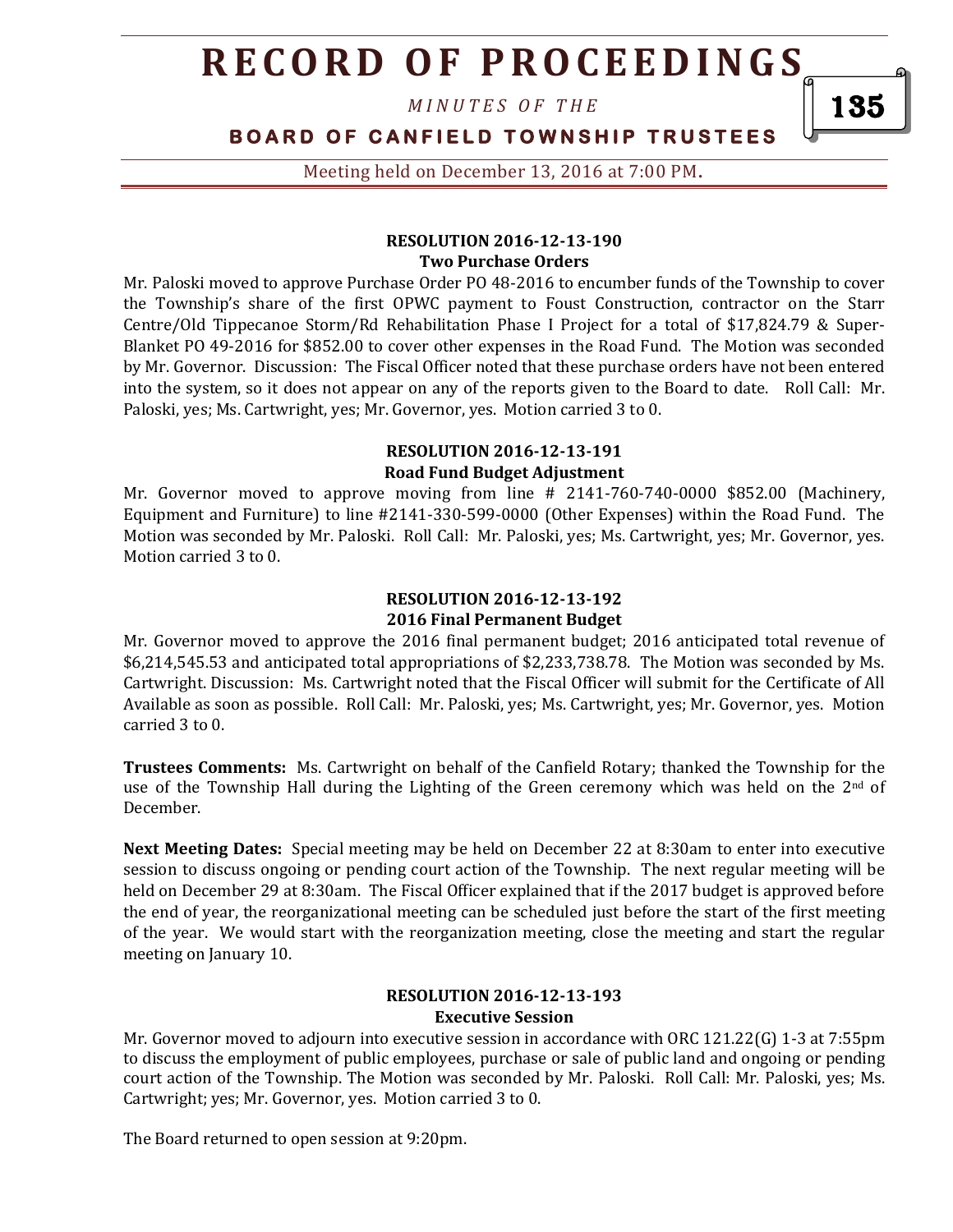*M I N U T E S O F T H E* 

**BOARD OF CANFIELD TOWNSHIP TRUSTEES** 

Meeting held on December 13, 2016 at 7:00 PM**.**

### **RESOLUTION 2016-12-13-194 Seasonal Snow Plow Driver**

Ms. Cartwright moved to offer the position of seasonal snow plow driver to Rick Lewis at a rate of \$14.00 on the condition that the applicant passes the pre-employment drug and background checks. Seasonal employees are governed by the pay scale as approved by Resolution #2010-01-12-24. The Motion was seconded by Mr. Governor. Discussion: Ms. Cartwright noted that Mr. Rogers will notify Mr. Lewis as soon as possible. Mr. Rogers noted that he will schedule the applicant for the pre-employment drug and background checks. Roll Call: Mr. Paloski, yes; Ms. Cartwright, yes; Mr. Governor, yes. Motion carried 3 to 0.

### **RESOLUTION 2016-12-13-195 Part-Time Public Works Maintenance Worker**

Ms. Cartwright moved to offer the position of part-time public works maintenance worker at a pay rate of \$14.79 per hour to Edmond W. Wroblewski on the condition the applicant passes the preemployment drug and background checks. The position is offered in accordance with the terms and pay scale of the agreement between Canfield Township and the International Brotherhood of Teamsters Local 377 dated May 01, 2016. The start date will be based on passing the pre-employment and background checks. The Motion was seconded by Mr. Governor. Discussion: Mr. Governor noted that Mr. Rogers will schedule the applicant for the pre-employment drug and background checks. Roll Call: Mr. Paloski, yes; Ms. Cartwright, yes; Mr. Governor, yes. Motion carried 3 to 0.

Mr. Governor noted that at this time, the Board will like to give Mr. Rogers direction in regards to the property at 6205 S. Raccoon Rd. Mr. Rogers is to contact the prosecutor's office to draft a resolution for the sale of said property at the appraised value of \$8,000 plus any additional cost that maybe accrued by the Township in regards to the transfer of the property.

Mr. Governor noted for the record, that the Board is signing the agreement between the Township and OPWC in regards to the Starr Centre Storm and Road Rehabilitation Phase II for the loan. Mr. Rogers will deliver the agreement to Eastgate tomorrow.

Ms. Cartwright advised the Board that she would like to remain on the Cardinal Joint Fire District Board (CJFD) as the Township Trustee representative. She encouraged them to speak with any of the CJFD Board Members concerning her Board participation.

## **ADJOURNMENT**

With no further business before the Board, the Chairman Governor adjourned the meeting at 9:27pm.

\_\_\_\_\_\_\_\_\_\_\_\_\_\_\_\_\_\_\_\_\_\_\_\_\_\_\_\_\_\_\_\_\_\_\_\_\_\_\_\_\_\_ \_\_\_\_\_\_\_\_\_\_\_\_\_\_\_\_\_\_\_\_\_\_\_\_\_\_\_\_\_\_\_\_\_\_\_\_\_\_\_\_\_\_\_\_\_\_\_\_\_

\_\_\_\_\_\_\_\_\_\_\_\_\_\_\_\_\_\_\_\_\_\_\_\_\_\_\_\_\_\_\_\_\_\_\_\_\_\_\_\_\_\_ \_\_\_\_\_\_\_\_\_\_\_\_\_\_\_\_\_\_\_\_\_\_\_\_\_\_\_\_\_\_\_\_\_\_\_\_\_\_\_\_\_\_\_\_\_\_\_\_\_

Mr. Brian W. Governor, Chairman Ms. Marie Izzo Cartwright, Vice-Chairman

136

Mr. Joseph N. Paloski, Trustee Ms. Carmen I. Heasley, Fiscal Officer